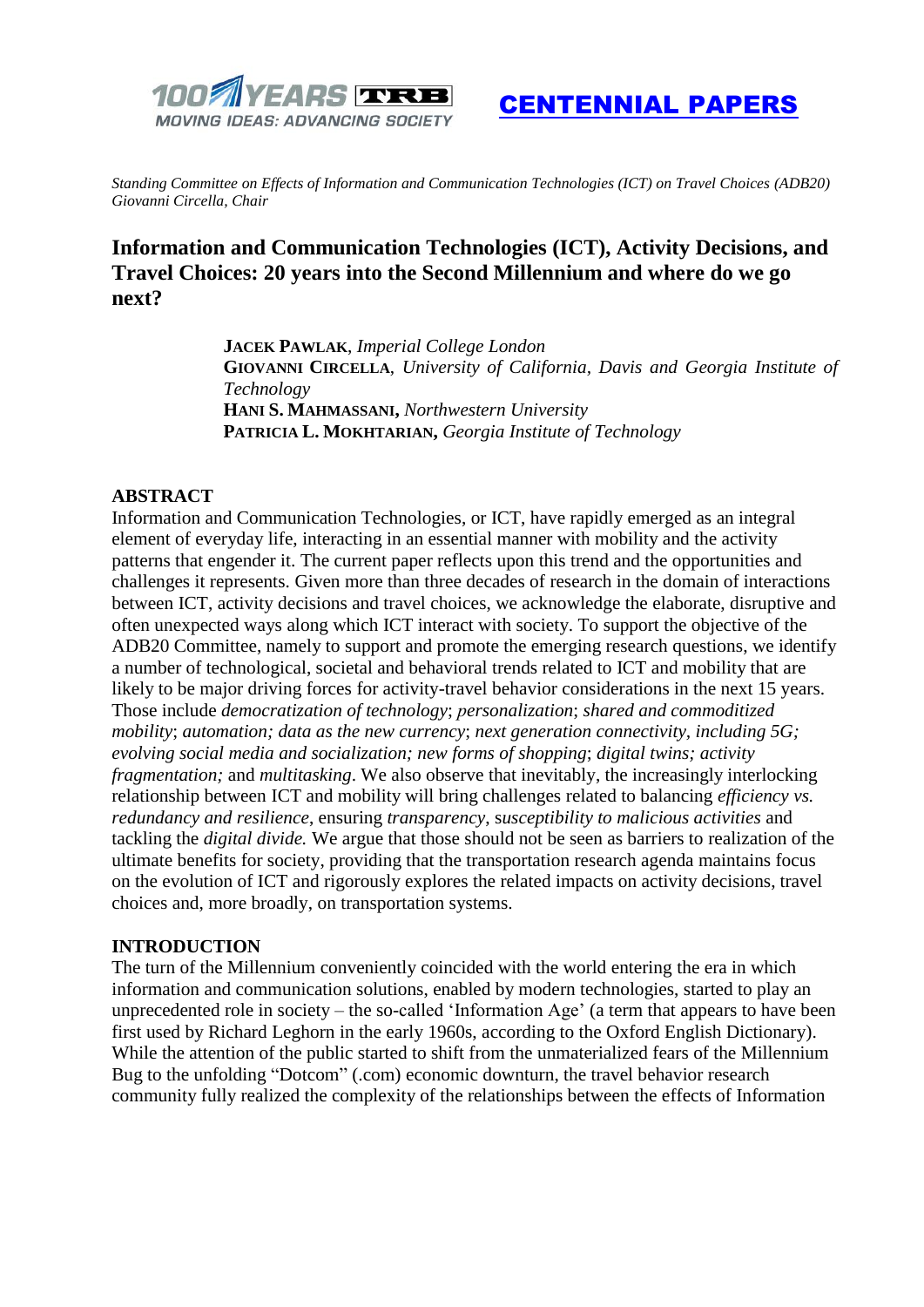and Communication Technologies (ICT) and activity decisions and the consequent travel choices. Consider, in particular, the reflections of Patricia Mokhtarian, then the Chair of A1C08: Committee on Telecommunications and Travel Behavior, the predecessor of the current Committee ADB20: Effects of ICT on Travel Choices of the Transportation Research Board (TRB), at the turn of the Millennium:

'[…] the so-called information revolution has not been accompanied by a noticeable decrease in travel. Surveys such as the U.S. Nationwide Personal Transportation Study indicate that vehicle distances traveled per capita are growing. Apparently, the relationship between ICT and travel is not simply one of substitution. For researchers who are interested in better understanding travel behavior and for planners and policy makers who need to forecast trends, evaluate alternatives, and possibly influence behavior toward socially desirable ends, it is important to explore this complex relationship further' (Mokhtarian, 2000, p. 1).

Thus, the complex interactions between transportation systems and ICT have not resulted in the straightforward travel reduction ('substitution') that had been seen as an 'easy win' by some management and planning agencies. Instead, it has become increasingly apparent that the interactions between ICT and transportation systems typically comprise a blend of some factors that result in the reduction of travel, along with others that facilitate and ultimately increase it or modify its characteristics, such as mode, route or departure time. What followed from this realization was the dawn of an exciting and incredibly fruitful research field, with a strong potential for implementation of results in transportation policy and generation of societal benefits as well as business opportunities.

The centennial anniversary of the Transportation Research Board presents a unique opportunity to reflect upon how ICT solutions have rapidly emerged as an integral element of everyday life, interacting in an essential manner with mobility and the activity patterns that engender it, and the opportunities and challenges this trend represents for the future of transportation. The topic relates to a fundamental question: *where shall we go next as a domain*? It probably contravenes expectations for this sort of exercise to state that this paper aims *not* to answer this question. Instead, it seeks to deliver high-level reflections on the interpretations of the term ICT in the context of research on travel choices and on the role of ICT as an underlying enabler of disruption to some long-established transportation dogmas, as well as to critically look at some of the risks associated with the growing role of ICT in transportation. We hope that this paper will provide a concise stimulus for the continuing critical thinking of engaged scholars and policy makers, and will motivate transportation research in the upcoming years<sup>1</sup>.

## **THE ELUSIVE NATURE OF ICT**

As a concept, the term Information and Communication Technologies<sup>2</sup> appears to have entered the broader scientific discourse in the 1980s, having evolved from earlier concepts of computer,

<sup>1</sup> <sup>1</sup> Due to the nature of the paper and restrictions on its overall size, the authors decided to largely refrain from providing references to specific studies when discussing particular research areas. Authors acknowledge, however, drawing upon the very large number of studies that the ICT, activity decisions and travel choices domain has amassed over the years. <sup>2</sup> An alternative version, Information and Communication Technology, is sometimes used for the acronym ICT. In the present context, we use the plural version to emphasize the meaning of the term as encompassing a variety of technologies.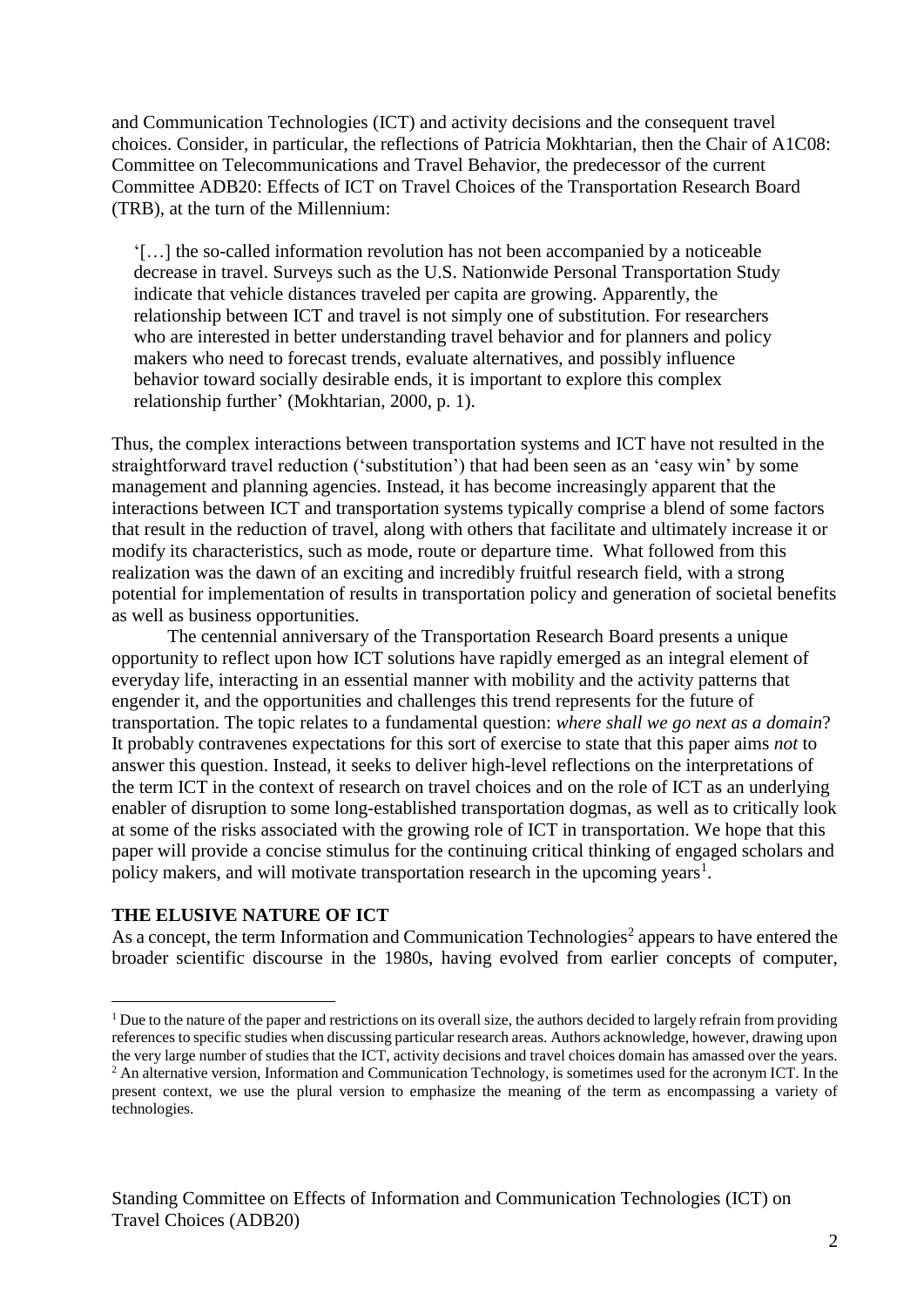communication and information technologies, e.g., Benjamin et al. (1983), to emphasize the increasingly tight coupling between the ability to process and transmit information and the emerging computing and telecommunications technologies. In particular, on the technology side computing (information processing) and telecommunications (telephony) started converging when communications were becoming increasingly digital in the late 1970s and early 1980s. This period also saw the emergence of the Internet's predecessors. Thus, computing became essential for telecommunications at that time and the convergence between the two became a phenomenon in the 1980s, signaling the necessity to move from 'IT' towards 'ICT'.

A particularly important disruption in the ICT sector came with the emergence of *mobile*  ICT. The shift from stationary ICT (desktops, fixed line telephony) to portable computers (laptops) and, more recently, the broader array of smart mobile devices (smartphones, tablet computers, wearable technologies), accompanied and enabled by the mobile broadband Internet and location capabilities, have been arguably the single most important ICT development in relation to transportation and travel. Not only have mobile ICT enabled new ways of conducting activities, accessing information or making travel choices, but they have also resulted in entirely new approaches to transportation analysis, using the data generated through operation of mobile ICT systems.

Numerous views on the scope of ICT relationships with travel have been put forth in our community since then, perhaps revealing underlying currents in the transportation domain as a whole on the one hand, but also evolution in the interests of the involved researchers on the other. Table 1 contains a summary of the key research questions presented as part of past Calls for Papers of the ADB20 Committee, revealing the many different angles the research community has sought to explore, both methodologically and through empirical applications, narrowed to particular contexts or seeking generality, eventually focusing on particular technologies or socio-economic groups. What this clearly highlights is that research on ICT, activity decisions and travel choices has matured, as in most cases the research questions have seen responses through various studies that attempted to address them. Yet it is here that the ephemeral nature of ICT reveals itself, in the form of a question: to what extent can frameworks and research findings from the past two decades still inform and still offer guidance related to today's impacts of ICT?

Considering the confidence in the continuing evolution and growth in functionalities of ICT accompanied by their integral role in everyday lives, it warrants a critical reflection on how best to ensure that any outcomes from research concerning interactions between ICT, activity decisions and travel choices can retain relevance in the future, and not be vulnerable to the obsolescence of particular technologies. Consider, for example, that the Salomon and Mokhtarian taxonomy of interactions between ICT, activities and travel (substitution, complementarity and generation, modification, neutrality) is as relevant today as it was when it was devised in the late 1980s and early 1990s (Mokhtarian, 1990; Salomon, 1986). While the original framework has evolved (Mokhtarian et al., 2006; Circella & Mokhtarian, 2017) and the manifestations of particular interactions might have changed over the years, the temporal stability and confidence of the conceptual core is crucial to provide effective recommendations to planners in terms of addressing both the immediate operational and management challenges (e.g., congestion, safety, air quality) as well as long term, strategic decisions (e.g., infrastructure investment).

A potential way forward could see the examination of approaches in other disciplines, such as marketing or thermodynamics, where the elusiveness of the examined subjects is taken

Standing Committee on Effects of Information and Communication Technologies (ICT) on Travel Choices (ADB20)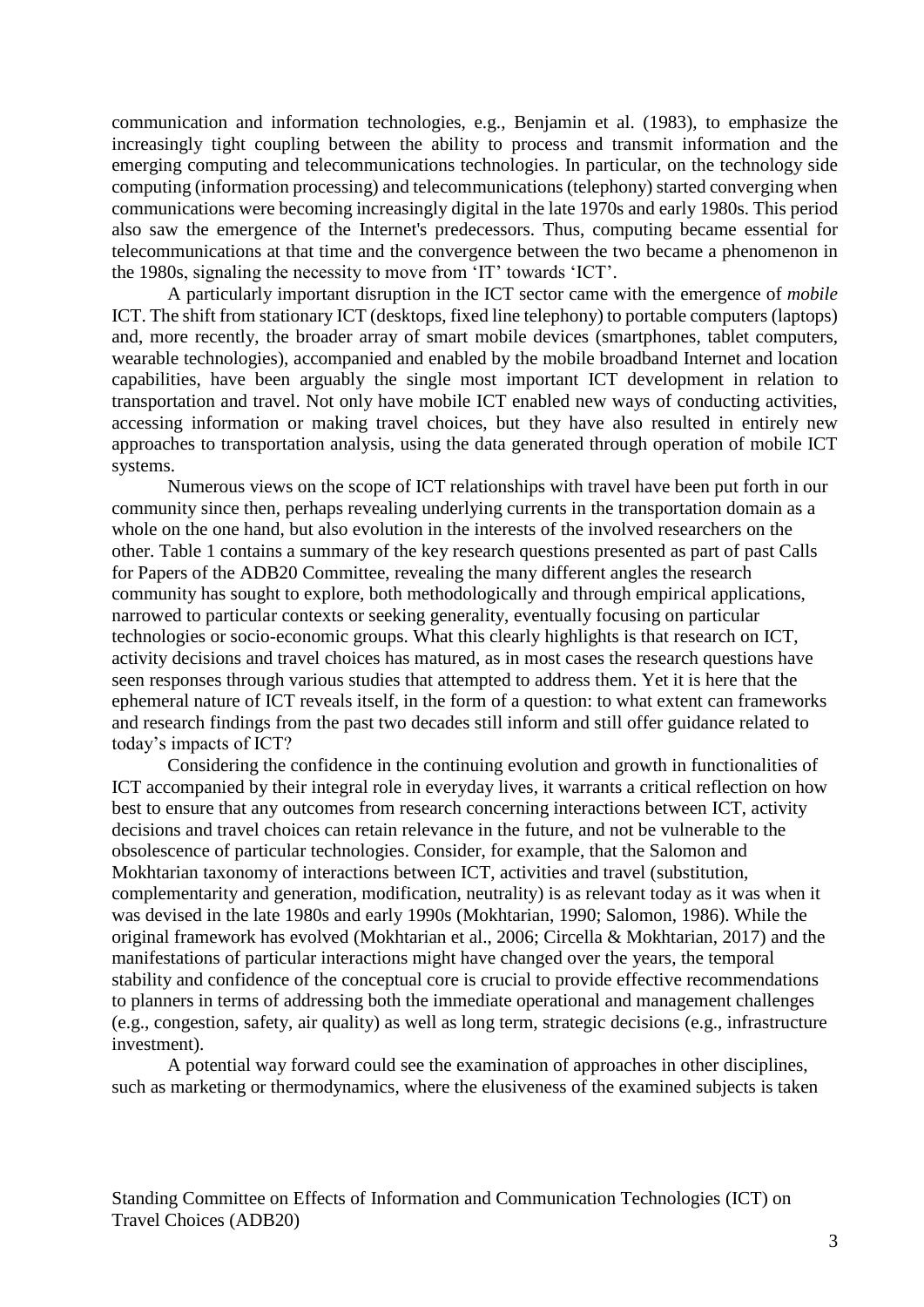as a starting point for further investigation. In addition, studies should more readily move beyond reporting purely the empirical, context -specific insights, and seek to consolidate knowledge by forming, validating and enhancing theories that ultimately would be transferable across temporal and spatial contexts.

| Year                                            | <b>Research questions</b>                                                                                                                                                                                                                                                                                                                                                                                                                                                                                                                                                                                                                                                                                                                                                                                                                                                                                                                                                                                                                                                                                                                                                                                                                                                                                                                                                                                    |
|-------------------------------------------------|--------------------------------------------------------------------------------------------------------------------------------------------------------------------------------------------------------------------------------------------------------------------------------------------------------------------------------------------------------------------------------------------------------------------------------------------------------------------------------------------------------------------------------------------------------------------------------------------------------------------------------------------------------------------------------------------------------------------------------------------------------------------------------------------------------------------------------------------------------------------------------------------------------------------------------------------------------------------------------------------------------------------------------------------------------------------------------------------------------------------------------------------------------------------------------------------------------------------------------------------------------------------------------------------------------------------------------------------------------------------------------------------------------------|
| 2000<br>Millennium<br>Paper                     | Substitution versus Complementarity: How do multiple effects combine<br>to produce an observed net outcome? Understanding of the full range of<br>influences on the travel and communication choices individuals make,<br>which may affect the utility of the alternatives in less obvious ways.<br>• Mobile and Self-Employed Workers: How extensive is mobile work?<br>Does it affect the typical office worker, or mainly the high-level<br>executives and professionals who project their own experiences and see<br>a revolution? Can different types of mobile and self-employed workers<br>be identified, with an assessment of the size and growth trend of each<br>category? How do the effects on transportation, both local and long-<br>distance, differ by category?<br>• Tele-shopping and e-commerce: What kinds of people engage in<br>teleshopping, how often, for what kinds of goods, and under what<br>circumstances? To what extent does teleshopping replace or supplement<br>store shopping, and how does that vary by the factors just mentioned?<br>What are the impacts on travel, including net travel effects, impacts on<br>supply or business implications?<br>Spatial impacts: impacts of telecommunications on office location and<br>urban form; residential location choices and real-estate market<br>implications; commerce implications; broader causality attribution. |
| 2001 Call<br>for Papers                         | • The personal travel behavior implications of Internet shopping,<br>electronic messaging, cellular telephones, teleworking,<br>teleconferencing, distance learning, or other telecommunications<br>applications.<br>• Experience with promoting telecommuting or other travel-saving<br>telecommunications applications as a travel demand management<br>strategy.<br>• Research from the established topic of media choice (e-mail versus<br>phone calls versus meetings) that bears directly on travel behavior.                                                                                                                                                                                                                                                                                                                                                                                                                                                                                                                                                                                                                                                                                                                                                                                                                                                                                          |
| 2004<br>ABD <sub>20</sub><br>Call for<br>Papers | • The extent to which people use information and communications<br>technology (ICT);<br>• The extent to which ICT has altered time use and activity patterns;<br>• Whether ICT serves as a substitute or complement for travel;<br>· How ICT shapes people's attitudes, perceptions, and values with respect<br>to travel and congestion;<br>• How people use ICT to accomplish activities.                                                                                                                                                                                                                                                                                                                                                                                                                                                                                                                                                                                                                                                                                                                                                                                                                                                                                                                                                                                                                  |

## **Table 1: Key research questions in the past calls for papers from the TRB ADB20 Standing Committee on Effects of ICT on Travel Choices**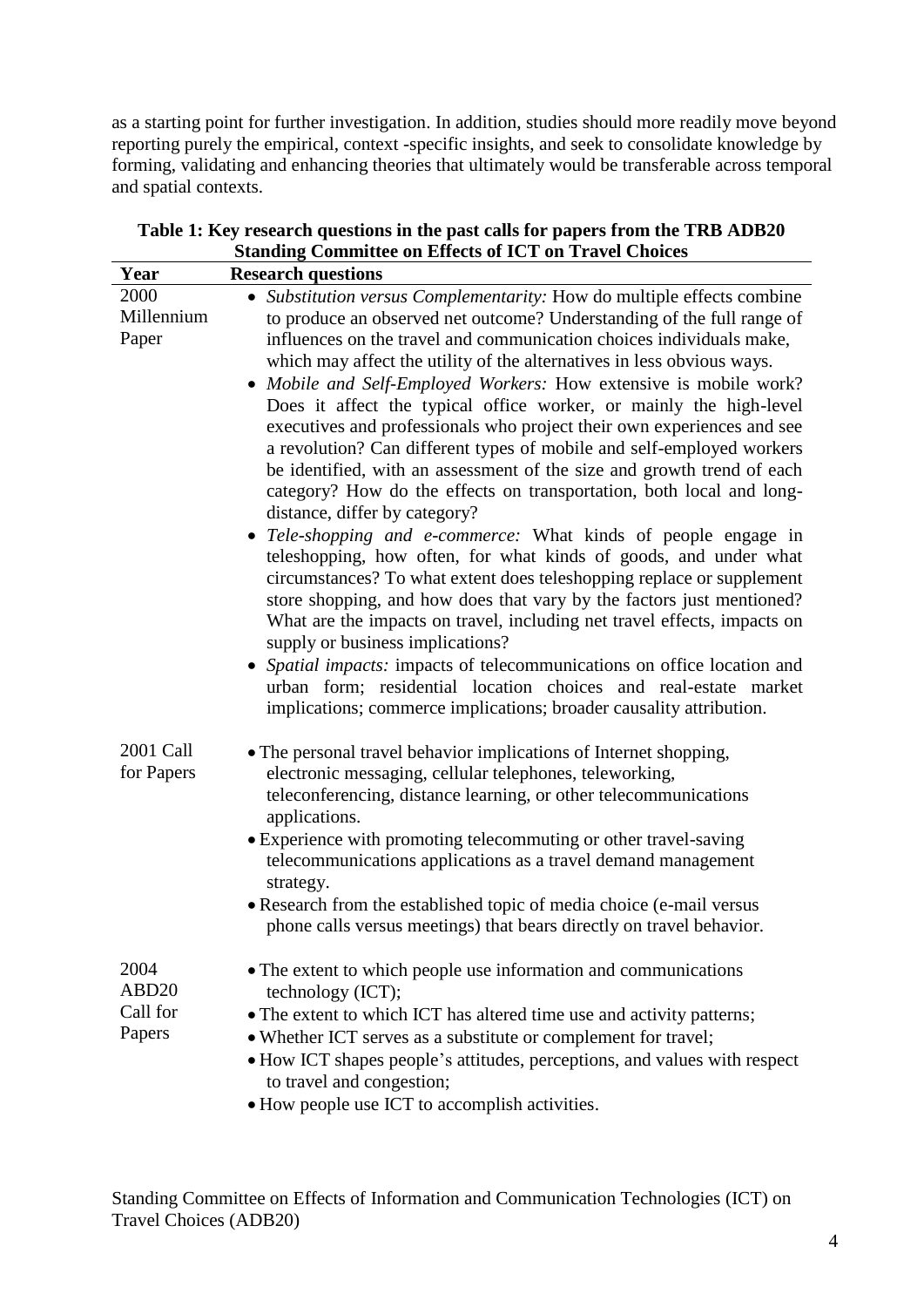| 2012<br>ADB20 Call<br>for Papers | • Adoption and usage of ICTs by different socio-economic segments:<br>Who are the early adopters? What devices are owned? How and when<br>are they used?<br>· Mobile technologies, en-route guidance, and travel behavior: Dynamic<br>route guidance, transit wait-time information, subscription to and use of<br>such services.<br>• Influence of social media on leisure, social interactions and overall time<br>use patterns: Use of social media, influence on leisure/social travel,<br>impacts on other aspects of time use such as in-home activity duration.                                                                                                                                                                                                                                                                             |
|----------------------------------|----------------------------------------------------------------------------------------------------------------------------------------------------------------------------------------------------------------------------------------------------------------------------------------------------------------------------------------------------------------------------------------------------------------------------------------------------------------------------------------------------------------------------------------------------------------------------------------------------------------------------------------------------------------------------------------------------------------------------------------------------------------------------------------------------------------------------------------------------|
| 2014<br>ADB20 Call<br>for Papers | • How to use big data sources to better understand composite activity and<br>travel patterns;<br>• Examples of forecasting models that have been developed from such<br>data;<br>• How to use mobile ICTs as tools for influencing people's travel behavior<br>e.g., to encourage sustainable mobility choices or reduce congestion;<br>• Analysis of self-selection bias arising from the possible non-<br>representativeness of big data samples (such as cell phone usage data<br>not being evenly distributed across all population groups).                                                                                                                                                                                                                                                                                                   |
| 2019<br>ADB20 Call<br>for Papers | • Modeling frameworks and analysis methods for understanding the use<br>of ICT and travel across generations, such as cohort analysis;<br>• Adoption of new transportation services (e.g., shared mobility) and<br>mobility "on demand" across various cohorts, sociodemographic<br>groups, and in various urban contexts;<br>• The use of social media, crowdsourcing, and other methods for<br>collecting empirical data for understanding travel and related activities,<br>such as socialization;<br>• Adoption of mobile Information and Communication Technology (ICT)<br>within segments;<br>• Behavioral models of traveler responses to ICT and emerging ICT-<br>enabled services, especially with respect to facilitating multimodal trip-<br>making;<br>• Impacts of ICT on traveler experiences, trip planning and trip<br>adjustment. |

Source: Mokhtarian (2000), Srinivasan (2014), ADB20 Committee (2018a).

## **ICT AS ONGOING ENABLER OF DISRUPTIVE TRENDS IN TRANSPORTATION**

The initial research approaches to the topic of ICT and travel behavior have been primarily oriented at the direct impacts on transportation demand. The early expectation was that transportation systems would be disrupted through proliferation of substitution and complementarity between telecommunications and travel. It turned out, however, over the past 20 years that ICT interact with transportation systems in much more elaborate, though no less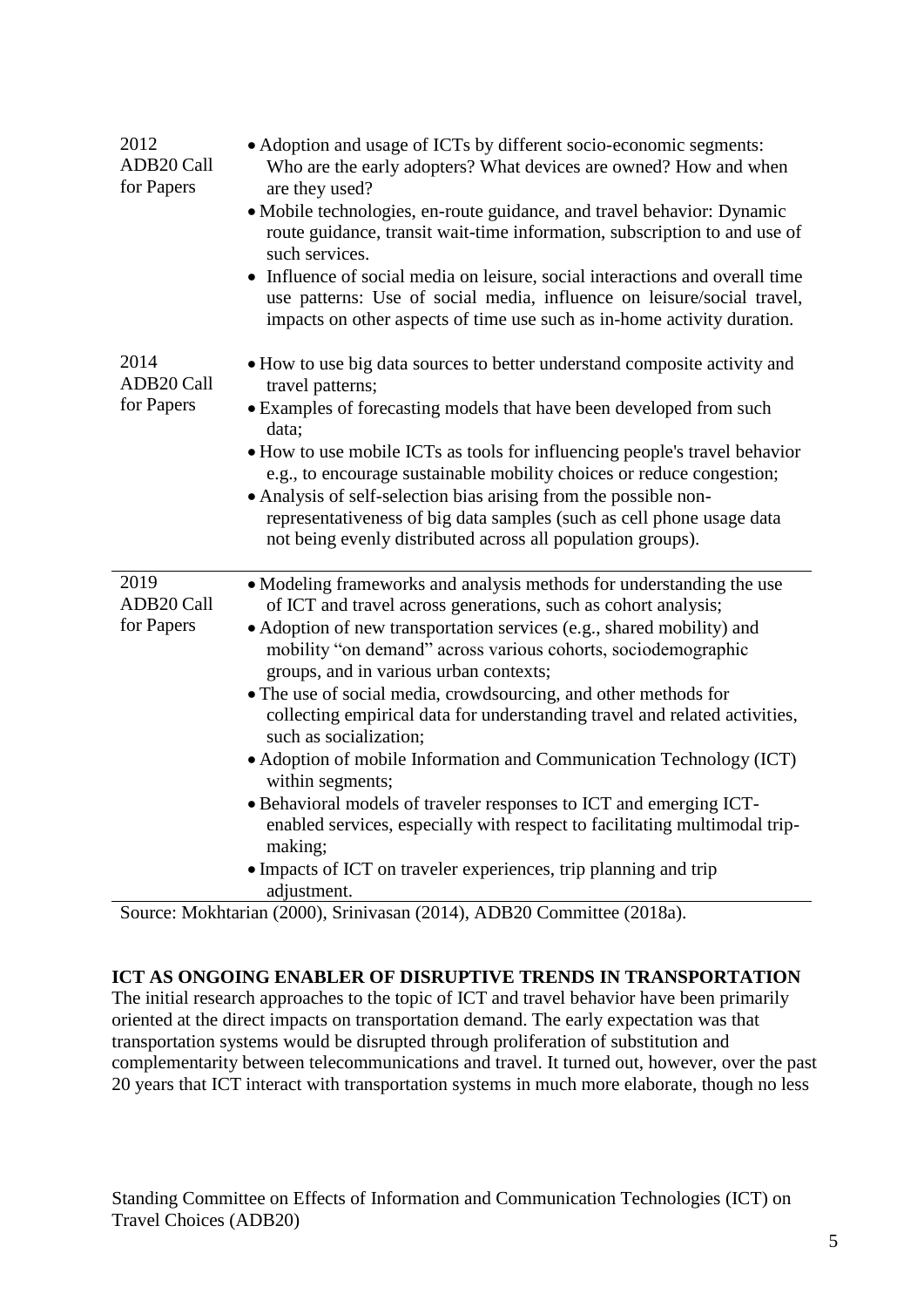fundamental ways, often disrupting long-established transportation patterns and dogmas. Consider the following examples:

- *Car ownership*, once seen as the pinnacle of private mobility freedom, has been put into question by emergence of the variety of ICT-facilitated (mobile broadband, satellite positioning) sharing and hailing services (including various forms of vehicle-sharing, ridesharing and ridehailing). The trend has seen a disentanglement between car travel and its ownership, leading to the emergence of new transportation alternatives, superseding the previous status quo dominated by the triad of public transport, private car and active modes (walking and bicycling).
- *Vehicle automation and connectedness* have been enabled by the advancement in the embedded ICT, with implications for transportation supply and operations as well as travel behavior. Although the contributions of ICT to more efficient transportation supply and operations have long been acknowledged (conventionally under the umbrella term of Intelligent Transport Systems, or ITS), those direct impacts have been considered outside the scope of ADB20. The resulting reduction in the effective cost of travel, however, has implications for travel choices that are within scope. From the travel behavior perspective, at full maturity the vehicle automation enabled by the embedded ICT permits richer uses of travel time, accompanied by ethical and legal challenges resulting from the vehicle's operational decision-making being put into the digital hands of on-board algorithms.
- *Big data* were in the past the rather exclusive domain of the aforementioned Intelligent Transport Systems, purposefully designed to collect and analyze information concerning transportation systems. More recently, however, the transportation domain has learnt to make use of data derived from the broader range of ICT, including personal devices, online services (shopping, social media, and web traffic), sensors or ICT solutions embedded in various infrastructure types. Thus, what were in the past the seeming byproducts of ICT use have become extremely potent sources of opportunistic data for transportation analysis. The extent of that phenomenon is also captured by the perception of data as 'the new oil', i.e. source of value. Transportation systems operators and other stakeholders have found themselves increasingly owning a very valuable asset, which opens new ways of managing as well as financing transportation services.
- *Virtual and augmented reality* have created a new sphere for research associated with how people interact with transportation systems. The emerging ways of interacting with travelers (provision of information, data collection exercises, public consultation), conducting activities or delivering services have arguably become less dependent on physical infrastructure.
- *Machine-to-machine (M2M) interaction*s have been enabled by ICT, giving rise to the concept of the Internet of Things (IOT). Just as ICT provided a means for humans to communicate between each other or access resources (information, services) remotely, this is now increasingly the case for machines. M2M interactions have profound implications for delivery of transportation services, ranging from connected vehicles to dynamic infrastructure management to ensuring safety by automated incident identification and response mechanisms. More importantly from the ADB20 perspective, M2M interactions have impacted ways in which activities are undertaken, affecting the consequent travel choices. Consider for example that an online shopping order initiates a whole set of M2M interactions within automated shopping and warehousing centers,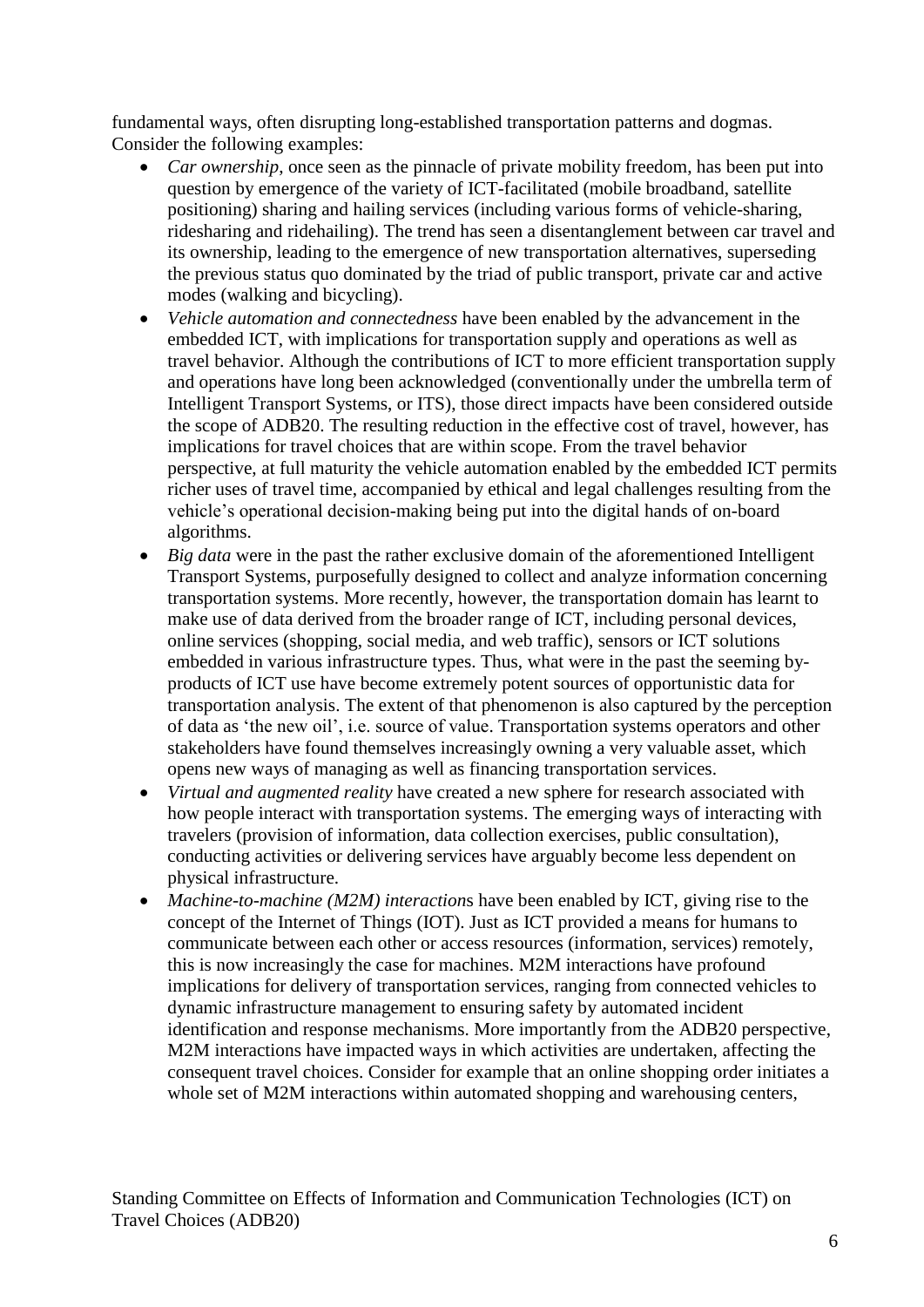processing the orders regardless of time of day or, for that matter, location of the shopper. When compared with the requirement for a physical trip to a store during its opening hours, the example demonstrates the far-reaching impacts M2M interactions can have in terms of enabling back ends of the activities.

• The *nature of (travel) time* has been profoundly shaped by technologies enriching ways of using time, especially what was previously seen as 'wasted' travel time in conventional transportation analysis. Similarly, the multitasking phenomena of sequential (spatial and temporal fragmentation) or simultaneous performance of multiple activities have been shown to be associated with the growing use and capabilities of ICT, even though the links have been notoriously intricate. The consequence has been an increased pressure to refine the approaches for transportation infrastructure investment appraisal, which are largely oriented towards the evaluation of travel time savings. Specifically, there is a growing realization that such appraisals should shift towards more comprehensive ways of measuring the economic, social and environmental impacts of transportation investments, especially considering the emerging ways of using ICT solutions.

By no means is the list above exhaustive, but only serves to demonstrate the depth as well as the pace at which the interactions between ICT and travel can occur and the complex ways in which they may affect travel choices. Nonetheless, it is comforting to observe that the research community looking at those disruptions is abundant which provides a further acknowledgment to importance of those issues and also warrants the continuing efforts seeking to understand the effects of ICT on activity decisions and travel choices. To that end, the key objective of the ADB20 committee has been to support and promote those emerging research questions in its calls for papers as well as its Triennial Strategic Plan (ADB20 Committee, 2018b).

## **THE NEAR FUTURE OUTLOOK**

Acknowledging the uncertain trajectories along which ICT may evolve and interact with society, we here list a blend of several technological, societal and behavioral trends related to ICT and mobility that, in our opinion, have the potential to become major driving forces for activity-travel behavior considerations in the near future, i.e. in the next 15 years:

- 1. *Democratization of technology* refers to the widespread adoption and access to various forms of ICT and other technology, including smart devices, connectivity, and domotics as well as services enabled thereby. As an example, consider that any user with an Internet–enabled device is now capable of accessing mapping and travel planning services with global coverage, multi-modal information overlay and real-time service and congestion updates, e.g., Google Maps.
- 2. *Personalization* is a trend which sees various services and products, including those related to mobility (e.g., information, travel and activity options and offerings, vehicle configurations), tailored to user attributes and preferences and the contexts in which they operate. Personalization capabilities have evolved from requiring explicit user inputs (selecting options) to embrace and draw upon various data streams that implicitly capture user behavior. Such data are subsequently processed, often using sophisticated econometric and machine learning techniques to profile the user and provide the bestmatching personalized offering.
- 3. *Shared and commoditized mobility* has been a creeping revolution over the past ten years, fueled to a substantial extent by the increased capabilities of ICT in general, and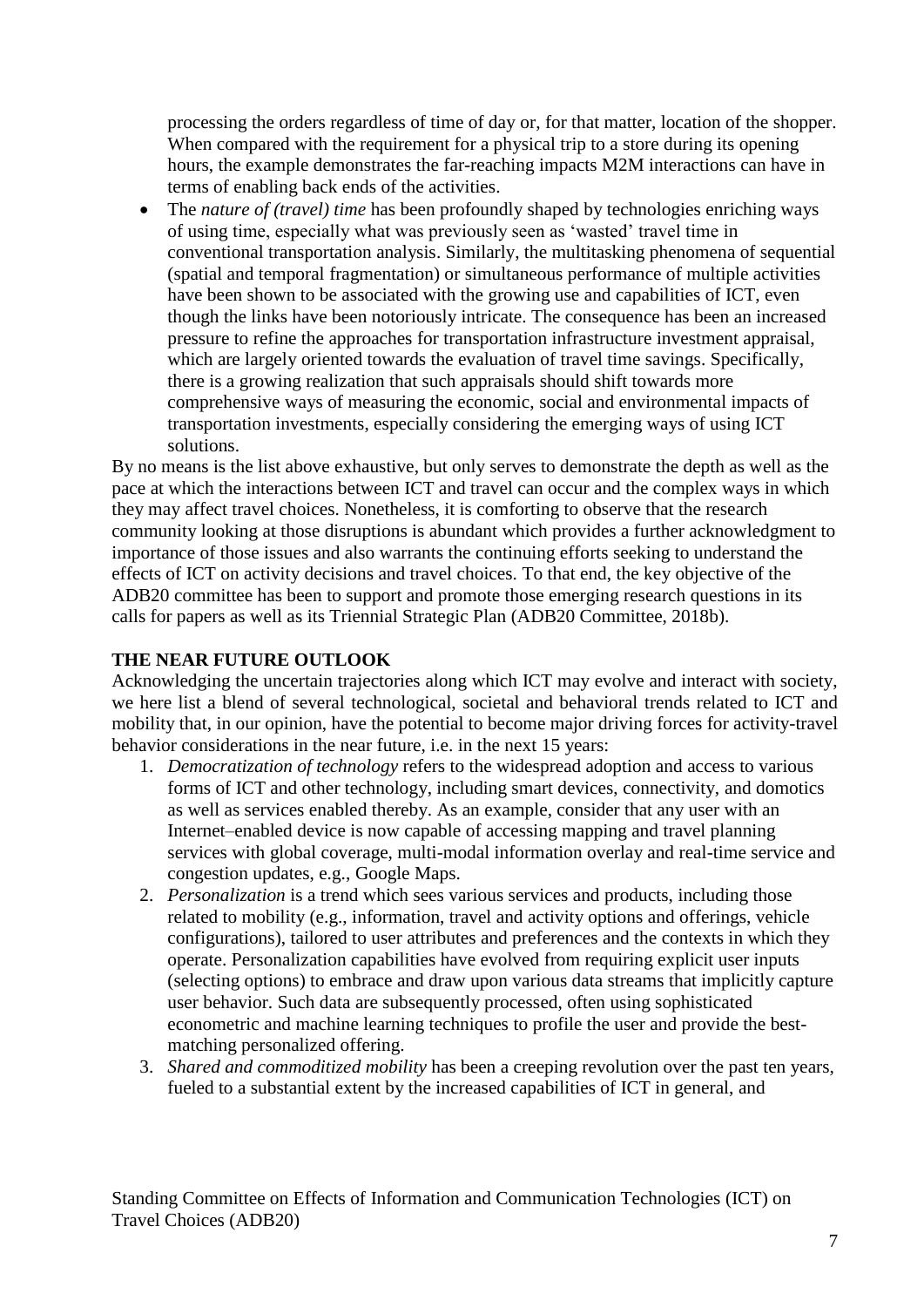smartphones in particular. The sharing of rides or vehicles and/or delivering "Mobility as a Service" (MaaS) present new challenges not only to researchers, but even more so to transportation system operators and investors.

- 4. *Automation,* while not completely absent from transportation in previous decades (e.g., automated light rail, aircraft autopilot technologies), is and will be an increasingly common feature of passenger and commercial vehicles, with the end goal of achieving full autonomy ('driverless cars') in the medium-term horizon. Automation also includes a broader range of unmanned vehicles, most prominently those airborne (drones, and potentially air taxis).
- 5. *Data as the new currency* is recognition that ICT are responsible for producing a plethora of opportunistic data (also termed 'digital exhaust') that is increasingly deemed valuable. These mobility data are particularly valuable as they allow new business opportunities (not only in the transportation sector) as well as improved operation of transportation infrastructure. In this sense, the interaction of ICT with mobility can be seen as a means of value creation for the end user, as well as the service operator, through establishing ways in which this takes place transparently (though protecting users' privacy and acquiring user consent remain ongoing issues globally).
- 6. *Next generation connectivity, including 5G,* is expected to increase bandwidth/speeds, reduce latency, ensure reliability and omnipresence, and allow many more devices to be connected. This unprecedented capability to share information will not only affect ways in which time is spent (through enhanced or entirely new digital activities) but it also provides a means for new mobility services.
- 7. *Evolving social media and socialization* signify the growing demand for a richer experience related to social interactions by means of ICT. Among other modifications, messaging and picture-sharing functionalities are gradually evolving into sophisticated multimedia sharing platforms, with versatile content creation tools and means of engaging in joint activities (also in physical reality, via communities of interests, events, etc.).
- 8. *New forms of shopping* embrace the ability to select and purchase items online, but they also continue the de-materialization of certain products and goods, e.g., books, music, which turn into digital content that is easily delivered electronically. As more and more shopping is undertaken online, travel patterns related to shopping have already changed, and will further change in the future. So will supply chains. This may be further fueled by fast delivery solutions, including automated delivery systems (drones or last-mile delivery robots), localized production (using 3D printing) and (eventual) societal attitudes towards sharing and reusing instead of buying.
- 9. *Digital twins* refer to digital (simulated) environments that mimic completely the behavior of the actual systems, allowing the testing of policies and strategies in the same form as would be deployed in the corresponding real-world system. The term also includes digital counterparts of the users, capable of interacting with suitable systems. Such interactions may involve acting on behalf of the user, e.g., initiating shopping, or making decisions regarding travel arrangements, thus effectively emulating (or possibly enhancing) human behaviors. Implications for mobility are likely to be substantial, though still largely uncertain in their nature.
- 10. *Activity fragmentation* remains an issue often associated with the proliferation of ICT. The phenomenon is likely to continue, fueled by the growth of the 'gig economy' and the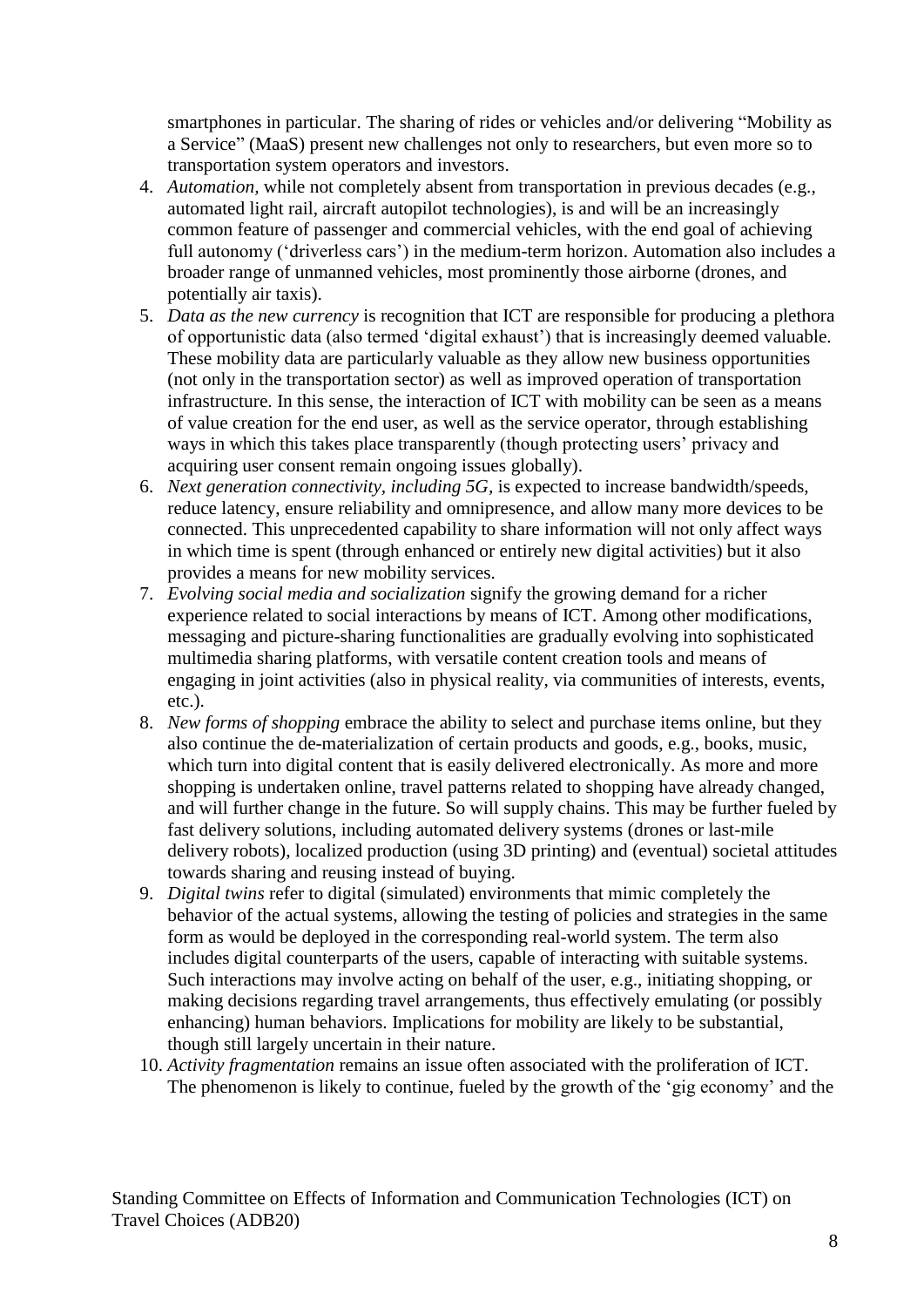increased flexibility in the ways in which people can switch between activities, and more conveniently choose how their time is allocated among competing needs.

11. *Multitasking* refers to the conduct of multiple activities 'at once', i.e. simultaneously, or sequentially within the time unit of interest<sup>3</sup>. With respect to mobility, it has been best recognized in the form of travel-based multitasking, or activities conducted while traveling. Similar to the way the proliferation of mobile ICT allows flexible, remote participation in activities, it also often allows simultaneous digital activities (some of which can be run 'in the background'). The necessity to reflect this trend in activitytravel behavior models appears to become more and more urgent.

Not surprisingly, several of the above topics tend to be related to each other or sometimes overlap. For example, next generation connectivity provides mechanisms that enable new mobility services or vehicle automation, which in turn expand the opportunities for travel-based multitasking. Accordingly, this near future outlook is non-exhaustive. It will hopefully stimulate constructive discussion highlighting other areas of vital importance in this research arena, and serve to motivate and structure some research directions of the ADB20 community.

## **CRITICAL PERSPECTIVES ON THE GROWING ROLE OF ICT IN TRAVEL CHOICES**

The ADB20 Committee has a mandate to maintain a critical and reflective approach to continuously updating its research agenda and to navigating the future of transportation research in a fast-moving world characterized by new technological applications and changing societal trends. Moving forward, we observe it also faces a number of challenges associated with the undoubtedly growing role of ICT in transportation systems. These include the following:

 *Efficiency versus redundancy and resilience* has become one of the critical considerations for modern transportation systems. Efficiency gains have been achieved by means of ICT, and yet the efficiencies have often been delivered at the expense of redundancy, i.e. spare capacity of various sorts, as well as an increased dependency on the reliability of ICT systems. This naturally raises the question of resilience of such systems, both in terms of responding to conditions of increased demand or reduced supply, and in terms of disruption in ICT systems themselves, given the reliance on utilities or deep technical expertise. The associated possibility of cascade effects, in which a disruption in one infrastructure rapidly leads to a disruption in another, requires careful consideration. Some recent catastrophic events ignited by a natural disaster that prompted a failure in power plant and the electricity grid, which cascaded into complete shutdown of cell phone networks and other communication networks, remind us of the vulnerability of a modern ICT-dependent society (and when electric and connected vehicles will dominate the market, similar failures might affect the transportation system). In particular, it warrants that policies and investments are shaped so as to maximize the opportunities for infrastructures' complementarity: consider for example the potential of ICT to enable remote participation in activities during periods of transportation disruptions or the ability to encourage local peer-to-peer services or pooling, leading to reduced vehicle travel demand.

<u>.</u>

<sup>&</sup>lt;sup>3</sup> For example, sequentially working on two research projects in the course of a day could be considered doing two projects "at once" from the time frame of a fiscal year.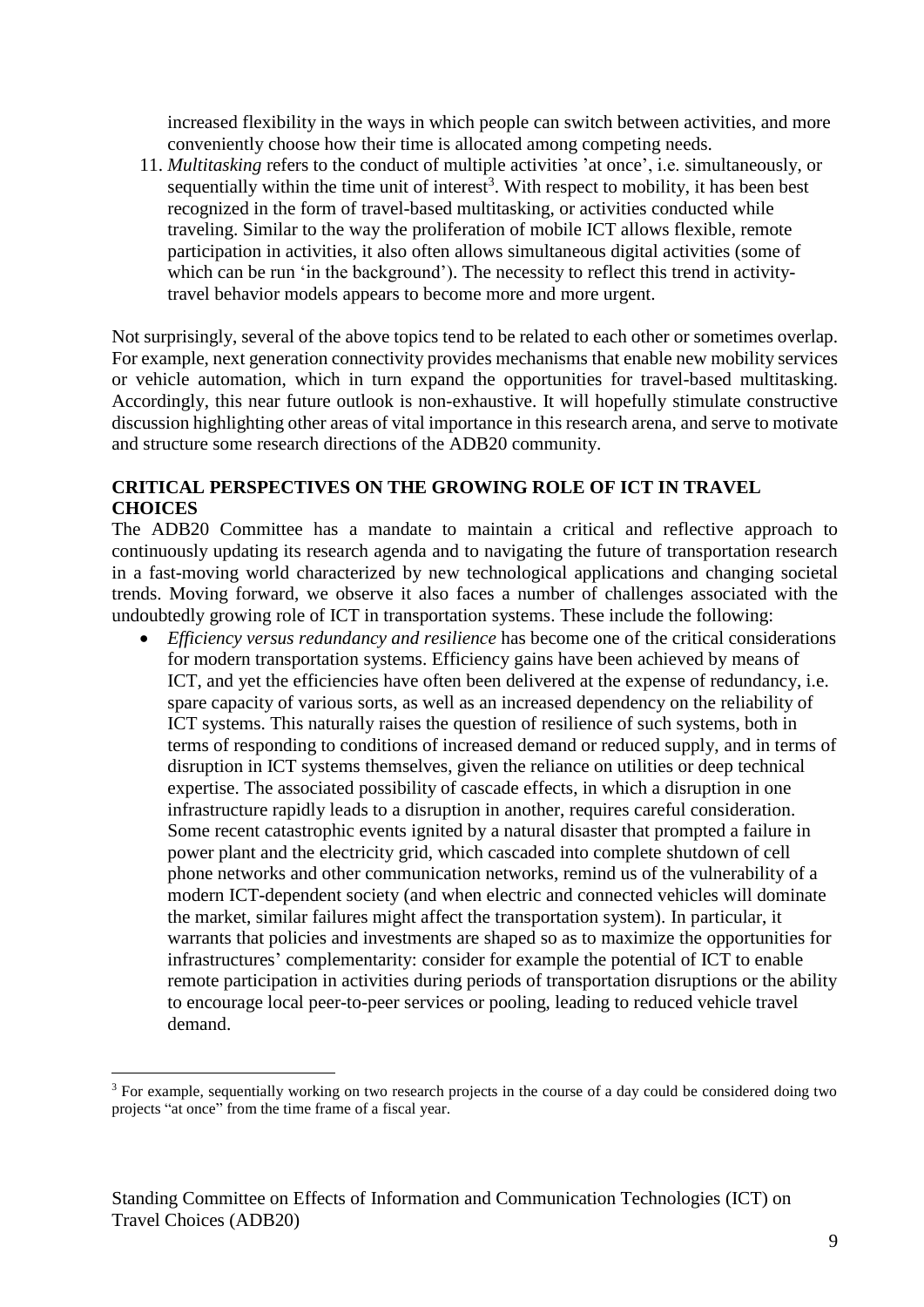- *Transparency* in ICT systems has been discussed at different levels, ranging from issues of privacy, to user data processing (both explicit user data as well as the implicitly generated 'digital footprints' or 'data fumes'), to tractability of the decision processes assisted by machine learning or artificial intelligence, which often operate as 'black boxes'. In the age where ICT have enabled increased participation of people in initiatives, leveraging social media or e-government services, the use of ICT in transportation systems should involve the utmost transparency to ensure continuing user trust.
- *Susceptibility to malicious activities* is a related concept to that of transparency. Concerned critics of ICT proliferation tend to highlight how the dependence of transportation systems on ICT opens other opportunities for human-caused disruptions, by means of cyberattacks. Similarly, exploitation of the ability of transportation systems to gather a plethora of user data, digital footprints and data fumes for malicious purposes (sensitive data theft, identity theft, spear-phishing) has to be recognized as a growing potential threat in the same way that the risk of traffic injuries and fatalities increased with vehicle speeds and traffic volumes over the past decades.
- The *digital divide* remains and is likely to remain a substantial issue, in which parts of society (demarcated along sociodemographic or geographical boundaries) are excluded from the benefits of ICT, either due to their lack of suitable skills or misaligned investments.

Further, one final challenge remains, the one that has prevailed in the field since its very beginning: the unpredictable and often elaborate impacts that ICT have on activity decisions and travel choices. This should be clearly distinguished from developments in the ICT themselves which follow technological multi-year technological roadmaps, and are therefore more foreseeable. From this observation follows a recommendation to the ADB20 community to remain closely aligned with ICT sector research and industry developments, e.g., Institute of Electrical and Electronics Engineers (IEEE), Internet Engineering Task Force (IETF), GSM Association (GSMA), to be the first layer that rigorously explores the possible interactions of emerging ICT with activity decisions and travel choices.

## **CONCLUSIONS AND NEXT STEPS**

The past decades have seen an increasing coupling between ICT and mobility, which has been evidenced by, for instance, the growth in TRB committees oriented toward ICT-enabled components of transportation systems. The integration between ICT and transportation systems has brought substantial gains to society, by facilitating activity participation and new forms of mobility, or by making transportation systems operation more efficient through ITS. The current trajectories point toward a future with an ever-increasing role of ICT in both of those respects – transportation demand and supply. Inevitably, this growing convergence between ICT and mobility, often at a pace far exceeding the traditional multi-decade perspective of transportation planning and engineering, will bring challenges and uncertainties. Those should not, however, prevent realization of the opportunities and ultimately benefits from the interactions between ICT, activities and mobility, of which there is a record of accomplishment spanning more than three decades. It is arguably now, at the brink of the centennial anniversary of the Transportation Research Board, that the transportation research agenda needs an increased focus on the dynamic changes in the ICT world and the related impacts on activity decisions, travel choices and, more broadly, on transportation. In addition, the ICT proliferation has brought new stakeholders into transportation planning and expanded its delivery scope, previously dominated by planning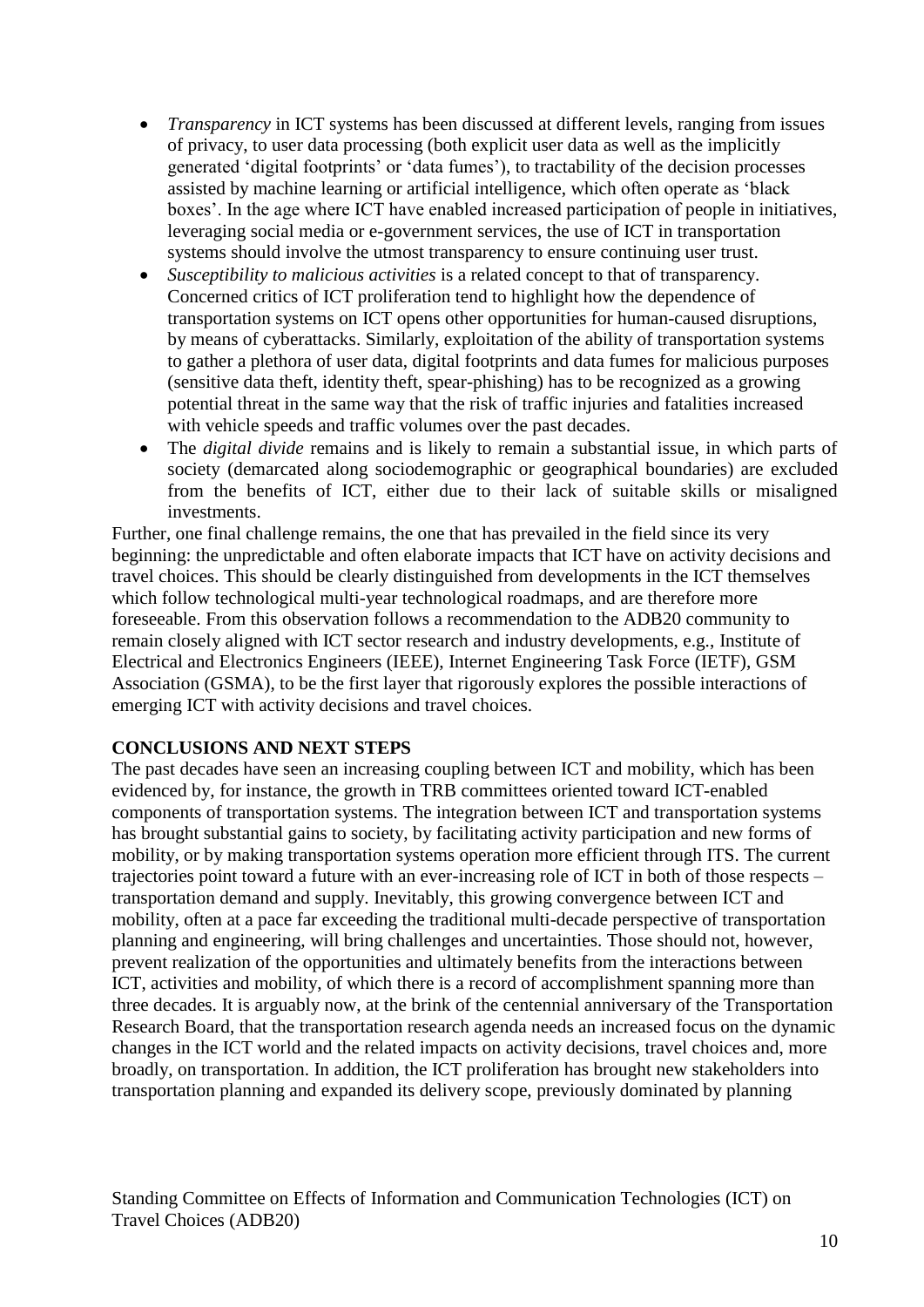agencies, municipalities, publicly-owned operators, consultants, and academics. These new players do not always follow the previously established practices and norms, and thus are seen as 'disruptors'. Yet they are becoming a feature of the evolving transportation landscape and an engine of change for society. Hence, they require inclusion in the discourse. Maintaining and promoting the research focus while also facilitating the discussion between traditional transportation professionals and emerging stakeholders should be part of the ADB20 community's continuing effort to expand its impressive, multi-disciplinary scientific track record and real-world impact.

#### **Acknowledgements**

The authors would like to thank the former ADB20 Standing Committee Chair Siva Srinivasan, from the University of Florida, for his contribution to this centennial paper. Many other committee members and friends provided useful suggestions and ideas in previous committee documents, email exchanges and in-person committee meetings, which helped inspire the content of this paper.

## **REFERENCES**

- 1. ADB20 Committee. *2019 ADB20 Call for Papers*. Transportation Research Board, Washington, D.C., 2018a.
- 2. ADB20 Committee. *ADB20 Committee, Triennial Strategic Plan*. Transportation Research Board, Washington, D.C., 2018b.
- 3. Benjamin, R.I., J.F. Rockhart, M.S. Morton, and J. Wyman, J. *Information Technology: A Strategic Opportunity*. Center for Information Systems Research, MIT, Cambridge, Massachusetts, 1983.
- 4. Circella, G. and P.L. Mokhtarian. Impacts of Information and Communication Technology. In *The Geography of Urban Transportation*, Fourth Edition (G. Giuliano and S. Hanson, eds), The Guildford Press, London, 2017, pp.86-112.
- 5. Mokhtarian, P.L. A Typology of the Relationships between Telecommunications and Transportation. *Transportation Research Part A: General*, 1990. 24(3): 231–242.
- 6. Mokhtarian, P.L. *Telecommunications and Travel: Millennium white paper*. Presented at 79th Annual Meeting of the Transportation Research Board, Washington, D.C., 2000. <http://onlinepubs.trb.org/onlinepubs/millennium/00115.pdf>
- 7. Mokhtarian, P.L., I. Salomon, and S.L. Handy. The impacts of ICT on leisure activities and travel: a conceptual exploration. *Transportation*, 2006. 33(3): 263-289.
- 8. Salomon, I., Telecommunications and Travel Relationships: A Review. *Transportation Research Part A: General*, 1986. 20(3): 223–238.
- 9. Srinivasan, S. *Mobile Technologies and Activity Travel Patterns.* Presented at 93th Annual Meeting of the Transportation Research Board, Washington, D.C., 2014.
- 10. Wollscheid, C. *Rise and Burst of the Dotcom Bubble: Causes, Characteristics, Examples*. GRIN Verlag, 2012.